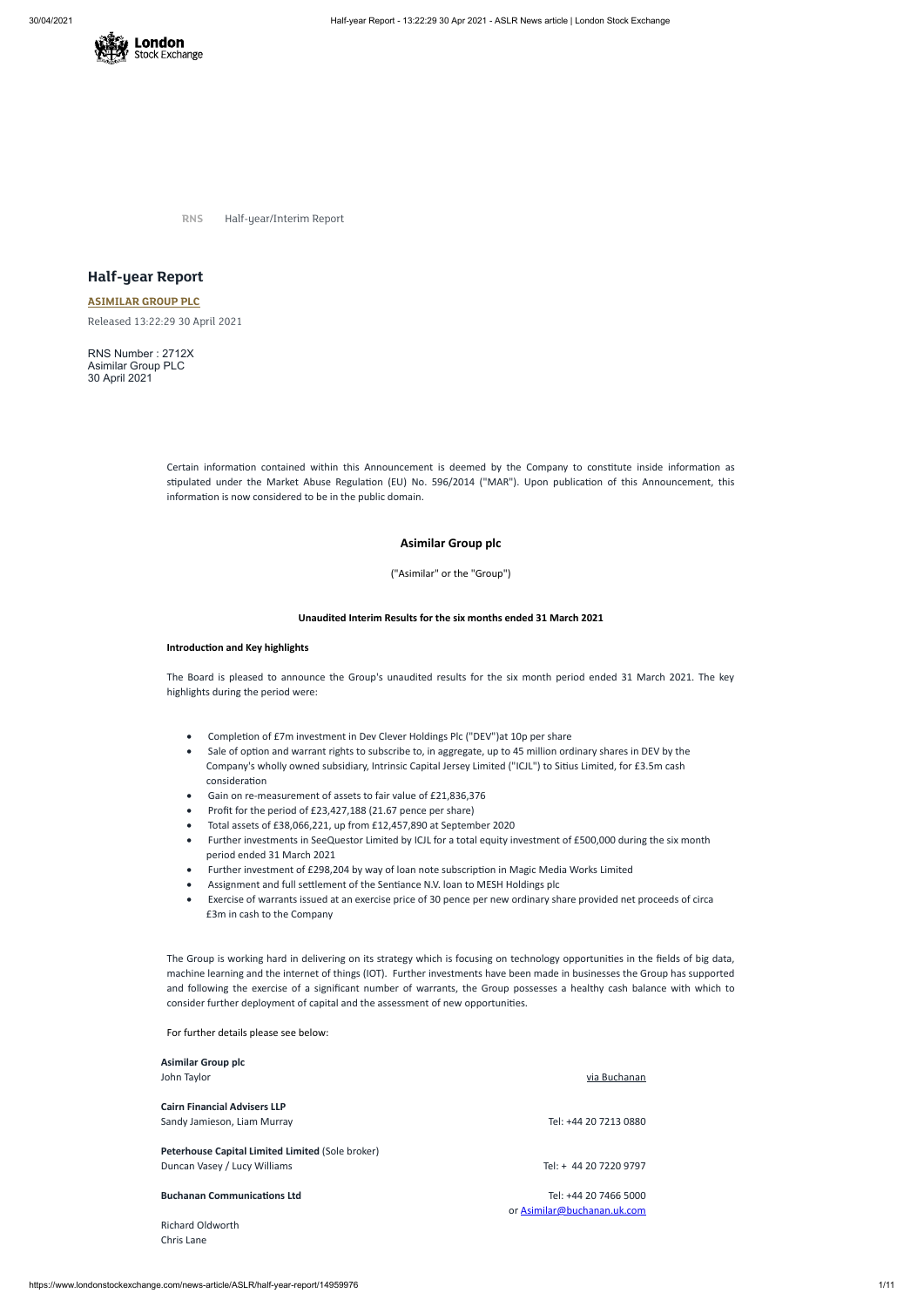# **ASIMILAR GROUP PLC**

# **CHAIRMAN'S STATEMENT FOR THE SIX MONTHS ENDED 31 MARCH 2021**

## **Introduction**

I am pleased to report that the Group has had a very active six month period ended 31 March 2021.

The Group continues to focus on investing in businesses in the fields of big data, machine learning, telematics and the internet of things (IoT) with content and delivery capability that engage customers, monetise the user experience and have potential to scale.

The sectors we have invested in are education technology (ed-tech), e-sports, OTT broadcast TV streaming, music streaming, podcasting and cyber security, all of which are enjoying significant growth in recent months in spite of the Covid-19 pandemic.

During the period the Group, through its subsidiary, Intrinsic Capital Jersey Limited, completed its investment in to Dev Clever Holdings Plc ("DEV"), exercising 70 million options in DEV at 10p per share and selling the right to subscribe for a further 30 million shares to a third party for a cash consideration of £3 million. As a result, Asimilar Group now has a direct interest in 70 million shares of DEV and 35 million unexercised warrants at a price of 25 pence per share. The Group has been very encouraged with the progress that DEV has made during the period and the recent announcement of the conditional purchase of Veative Labs Private Limited.

Also during the period the Group announced a follow on investment into SeeQuestor Limited ("SeeQuestor"), a Private Limited Company based in the UK that brings together leaders in cyber security and computer vision to deliver an AI tool to comb through some of the estimated 1.5 trillion hours of CCTV footage produced per year, harnessing what the Directors believe to be world leading AI technology and affordable supercomputing to turn terabytes of video into actionable intelligence. Asimilar Group now owns 7.11% of the issued share capital of SeeQuestor. An investment of £250,000 was announced in November 2020 and a further investment of £250,000 in December. This latter investment was accompanied with the granting of a 1 for 1 warrant to invest in further shares in SeeQuestor at a discount to the subscription price.

The Group also has a material holding in MESH Holdings Plc of 24 million shares (8.3% of the issued share capital). Asimilar announced that MESH had entered into a definitive agreement to acquire a significant stake in Sentiance NV ("Sentience") alongside AAQUA BV. Asimilar hopes to announce an update on that investment in the near future.

Asimilar Group Plc is an investing group which is admitted to trading on AIM and currently has an investment portfolio of 8 direct equity and loan note investments held via the parent Asimilar Group Plc and its wholly owned subsidiary Intrinsic Jersey Capital Limited.

Its Investing Policy is as follows:

# **Investment Objective**

The Group's vision is to be a successful and profitable investment Group focusing on technology, travel, leisure and media sectors with a particular focus in the fields of big data, machine learning, telematics and the internet of things (IoT). The Group intends to achieve this by identifying early stage or turnaround opportunities that require investment and/or have the potential for a reverse takeover. The Group intends to invest in businesses with content and delivery capability that engage customers, monetise the user experience and have potential to scale.

## **Investing Strategy**

The Group's investing strategy is to invest into businesses which have some or all of the following characteristics:

- strong management with a proven track record;
- · ready for investment without the need for material re-structuring;
- generating positive cash flows or imminently likely to do so;
- the Group can enhance the prospects and future value of the investment through an injection of new finances or specialist management;
- able to benefit from the Directors' existing network of contacts; and
- the potential to deliver significant returns for the Group.

On 7 December 2020, Asimilar announced a further investment in Magic Media Works Limited ("MMW") of £298,204 by way of subscription to convertible loan notes of £1 each which each carried a warrant to subscribe at £1 each per share in MMW. This investment was alongside a wider fundraise of up to £13 million led by Sun Capital Partners.

As an investing group Asimilar, continues to support and actively work with each of its investee companies to maximise shareholder value and build quality businesses. Our portfolio now consists of 3 listed and 5 private companies. We believe that there is significant upside to be delivered and we are working with the boards of each of our investee companies to assist them in realising their potential.

Following the exercise of a number of warrants between January and March 2021, the Group's Net Asset Value at 31 March 2020 was £35,351,943.

#### **Market context and background to investment strategy**

Whilst the Directors will be principally focused on making an investment in private businesses, they do not rule out investment in listed businesses if this presents, in their judgment, the best opportunity for shareholders.

While the Group intends primarily to invest in directly held minority equity holdings, the Directors will invest in other forms of security including bonds and loan notes which may be secured or unsecured and converble into equity or not.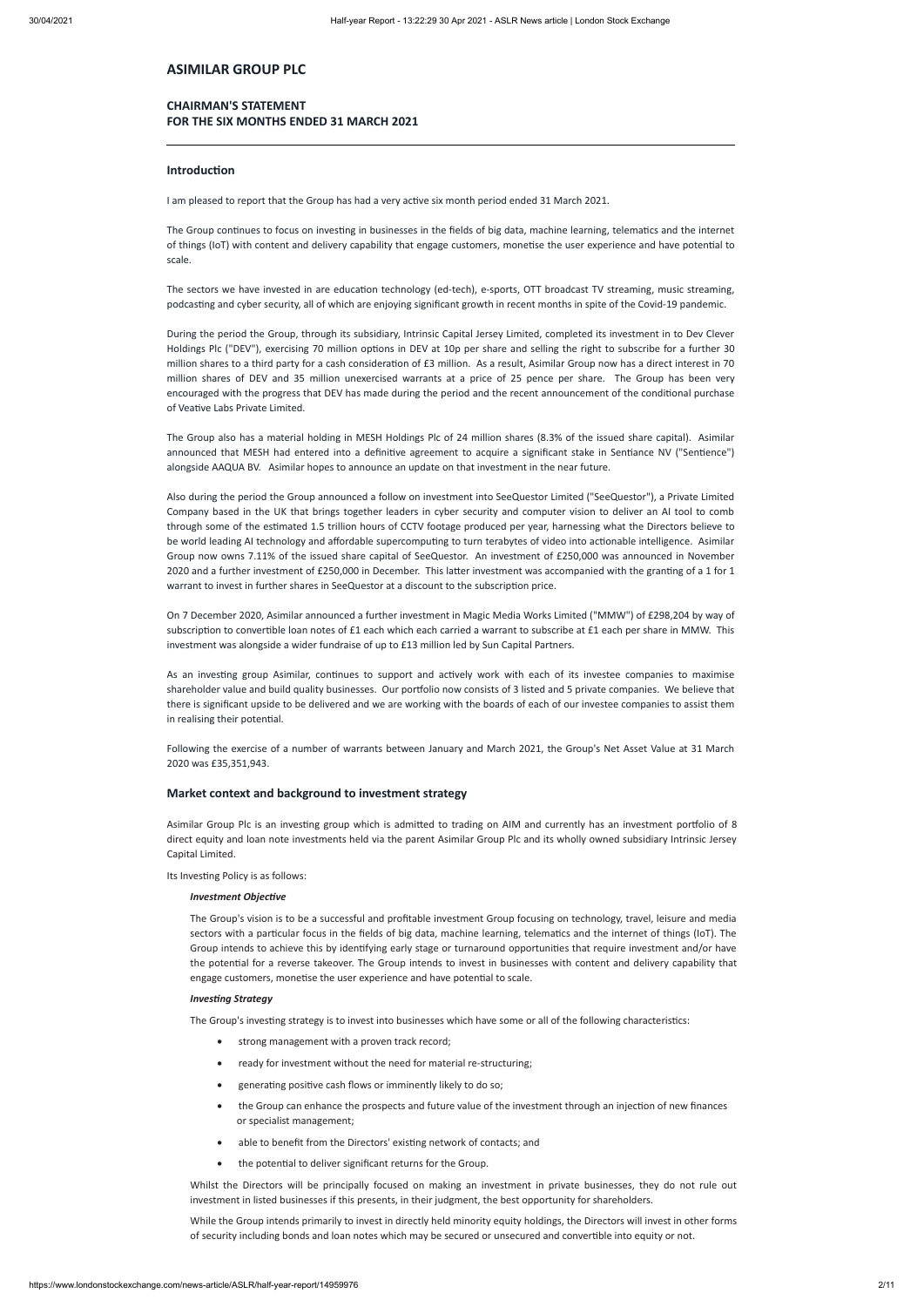The Group intends to be an active investor in situations where the Group can make a clear contribution to the progress and development of the investment. In respect of other, more substantial investment opportunities, the Directors expect that the Group will be more of a passive investor.

The Directors believe that their broad collective experience together with their extensive network of contacts will assist them in the identification, evaluation and funding of appropriate investment opportunities. When necessary, other external professionals will be engaged to assist in the due diligence on prospective targets and their management teams.

The Group's primary objective is that of securing for shareholders the best possible value consistent with achieving, over me, both capital growth and income for shareholders through developing profitability coupled with dividend payments on a sustainable basis.

The Board has been selective in the transactions made and our investment portfolio now consists of businesses with strong technology and content themes. Each of the businesses are pioneers and innovators in their sectors and are disrupting the space that they are in, which is consistent with Asimilar's investment criteria.

Dev Clever Holdings Plc, together with its wholly owned subsidiary Dev Clever Limited, is a software and technology group based in Tamworth, United Kingdom, specialising in the use of lightweight integrations of cloud-based gamification and VR technologies to deliver rich customer engagement experiences across both the commercial and education sectors. In January 2019, Dev Clever listed on the Standard List of the London Stock Exchange.

There will be no limit on the number of projects into which the Group may invest, and the Group's financial resources may be invested in a number of propositions or in just one investment, which may be deemed to be a reverse takeover pursuant to Rule 14 of the AIM Rules. Where the Group builds a portfolio of related assets it is possible that there may be cross-holdings between such assets. The Group does not currently intend to fund any investments with debt or other borrowings but may do so if appropriate.

#### **Summary of investment portfolio**

Asimilar now has an interest in 70 million ordinary shares in Dev Clever representing approximately 12.2% of Dev Clever's issued share capital. In addition to the 70 million ordinary shares, Asimilar retains a warrant to subscribe for 35 million new ordinary shares in Dev Clever at 25 pence per Dev Clever share.

# **DEV CLEVER Holdings Plc ("DEV"):**

MESH is an unlisted investment business, that aims to incubate emerging technology brands. On 3 August 2020 Asimilar announced that it had reached an agreement with MESH whereby the Group received a consideration of 24 million MESH shares in return for the assignment of Asimilar's right to subscribe for up to 32% of the share capital of Sentiance N.V. ("Sentiance").

MESH has a number of technology investments including Sentiance. Asimilar's holding of 24m shares accounts for 8.3% of MESH's issued share capital as at 31 March 2021.

Sentiance is an emerging and leading organisation within behavioural, ethical artificial intelligence and machine learning with its "Motion Intelligence" and "Behavioural Change Platform" technologies. Sentiance has announced new partnerships, extended partnerships and contracts with well- known international businesses, including several within the Fortune 500.

On 3 September 2020, ICJL exercised its right to subscribe for 17,500,000 shares in the capital of Dev Clever at a price of 10 pence per Dev Clever share for an aggregate subscription amount of £1.75 million in accordance with the terms of the amended Dev Clever Investment Agreement.

On 1 December 2020, ICJL announced its intention to exercise the second tranche of the Dev Clever option. This became unconditional on 26 January 2021 resulting in a further investment of £2,000,000 for 20 million new shares.

On 15 February 2021, MESH announced that it had entered into a definitive sale and purchase agreement together with AAQUA BV to acquire 100% of Sentiance. On completion MESH would own 80% of Sentiance on a fully diluted basis with the remaining 20% owned by AAQUA BV. On 9 March 2021, MESH announced that the terms of the sale and purchase agreement has been amended and that AAQUA BV would now acquire a significant majority equity holding in Sentiance, rather than the 20% envisaged under the agreement, and that completion of the agreement was expected by 31 March 2021. The Group awaits further announcements by MESH.

On 25 February 2021, the Group announced that it had assigned the right to subscribe for 30 million shares in Dev Clever to Sitius Limited (Sitius") for a cash consideration of £3 million. In addition, ICJL assigned some 15 million of the warrants to subscribe for new Dev Clever shares at 25p each to Sitius for a further cash consideration of £500,000. Asimilar also announced on 1 March 2021 of ICJL's intention to use the proceeds from this assignment to complete its subscription for a further 30 million shares in Dev Clever at 10p per share which was completed on 18 March 2021.

The interest in Dev Clever is held via Asimilar's wholly owned subsidiary, Intrisic Capital (Jersey) Limited.

### **Mesh Holdings Plc ("MESH"):**

# **Simplestream Limited ("Simplestream"):**

Simplestream is a leading provider of software as a service (SaaS) based video streaming solutions. The private company is a market leader for its Live2VOD and Hybrid TV solutions; last year it launched its Sports Video Platform and also provides Cloud TV and Telco TV solutions. Clients include: : A&E Networks; AMC Networks; Nova TV Sony Traceplay; QVC TV; Box Nation; Little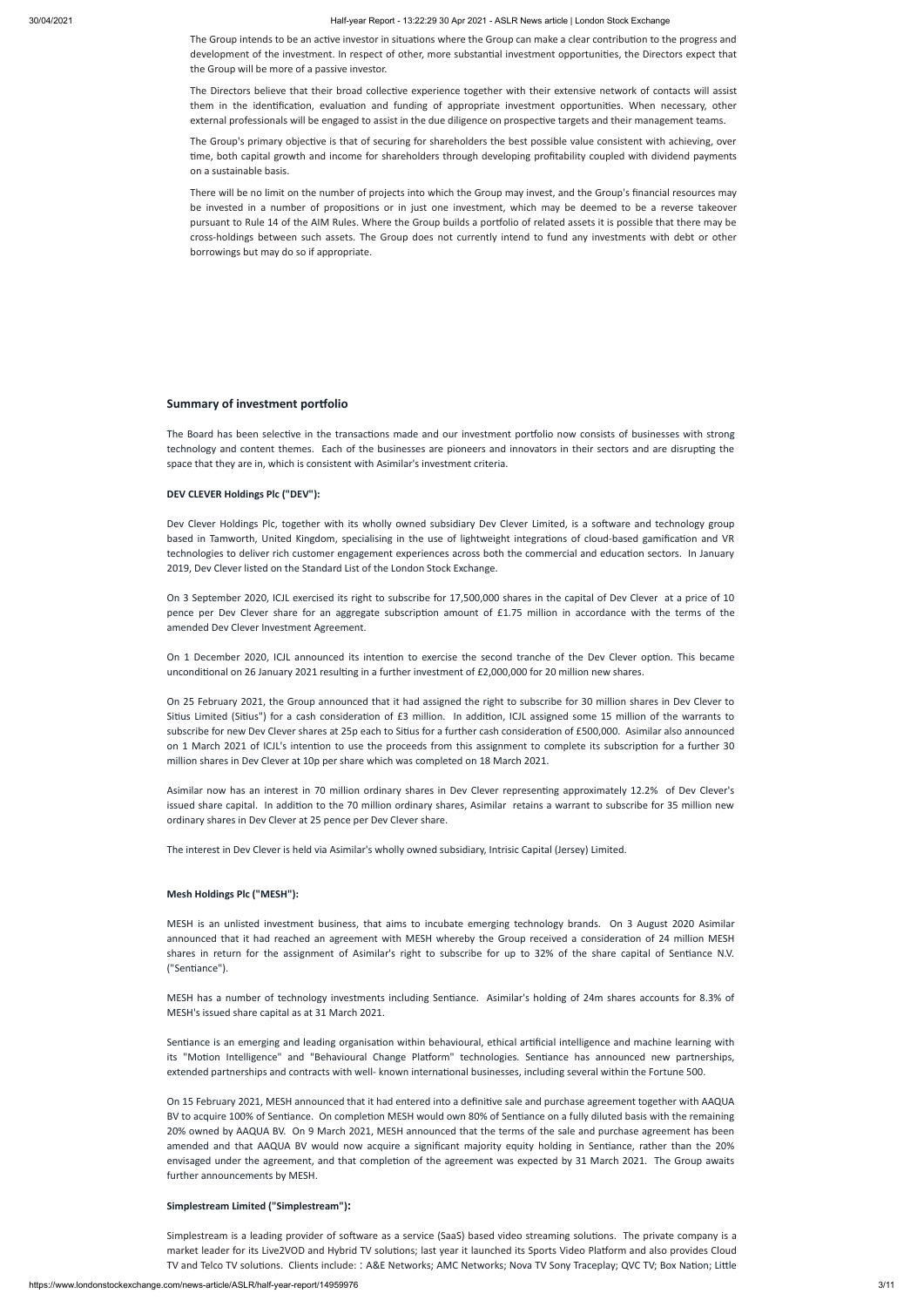Dot Studios and At The Races amongst others. Simplestream's cloud based Media Manager platform provides broadcasters and rights owners with an end-to-end technology services eco-system, with a full range of multi-platform TV and video distribution products including: low latency online simulcasts of TV channels, real-time sports highlights clipping, broadcaster catch-up services, social video syndication and subscriber management services.

Simplestream operates a Sport Video Platform which includes low latency streaming, live event management, automated generation of video highlights and data integrations for real-time match, league and player stats, plus HTML5 based applications that can sit across any device. It delivers services across Europe, the US, Africa and the Far East.

In September 2020, Simplestream raised £275,856 under the UK government supported Future Funds Convertible Loan Scheme. Asimilar invested £21,000 as part of this fund raise.

Simplestream now delivers services across Europe, the US, Africa and the Far East with further international expansion planned for 2021.

Asimilar holds 9,943 shares in Simplestream, which represents a 6.34% holding on a fully diluted basis.

#### **Magic Media Works Ltd ("MMW" or "Magic Media"):**

Magic Media is a music entertainment technology business. The company's mission is to bring families together through shared music entertainment experiences, making every home a connected home.

ROXi is backed by celebrity curators Kylie Minogue, Robbie Williams and Sheryl Crow, ROXi delivers its unique interactive experience through the stylish ROXi Console, as well as through major Smart TV and Pay TV platforms, including Sky

The launch of "ROXi on Sky Q" is part of a wider strategy to provide the ROXi experience on all major Smart TV and Pay TV platforms, with Sky being the first European rollout partner.

On 7 December 2020 ,Asimilar invested a further £298,204 in Magic Media via a subscription to 298,204 loan notes of £1.00 each. Interest will be paid on the loan notes at 5%, payable annually in arrears on the anniversary of the loan note subscription. The loan notes expire on 31 January 2026. Should Magic Media not be in a position to satisfy the interest payment in cash it can elect to satisfy the interest through the issuance of further loan notes or shares to the loan note holder.

Each loan note has a warrant attached which gives the holder the right to subscribe for a share in Magic Media at £1 per share at any time during the life of the loan note. The exercise of the warrants can be carried out by offsetting the exercise subscription due against the outstanding loan amount, effectively resulting in a cashless exercise. The subscription forms part of a wider equity and loan note fundraise of up to £13m by Magic Media which was led by Sun Capital Partners. The equity subscription was carried out at £1.00 per share. The fundraise is being conducted in two rounds: the first at £1.00 per share; and the second, to be conducted in early 2021, at £1.10 per share. Asimilar has the right, but not the obligation, to retain its equity position in the second round of financing.

Offering unlimited music, karaoke-style singing, global radio access, an ambient sound machine and ROXi's unique music trivia game, Name That Tune, ROXi is highly differentiated and popular with its target market of older, family consumers. Magic Media has global rights agreements with the major labels (Universal Music Group, Sony Music Group, Warner Music Group) and major independents including Merlin Music, providing customers with one year's access to a premium music catalogue of over 55 million music tracks.

In addition to effortless media discovery and consumption, ROXi's vision is to create experiences that bring people together around music, and support activity beyond simply listening to music, with a clearly differentiated software and hardware offering. ROXi has built a multi-territory media platform with localisation available for language, search, catalogue and playlist curation.

SeeQuestor brings together leaders in cyber security and computer vision to deliver an Arficial Intelligence ("AI") tool to comb through some of the estimated 1.5 trillion hours of CCTV footage produced per year, harnessing what the Directors believe to be world leading AI technology and affordable supercomputing to turn terabytes of video into actionable intelligence.

SeeQuestor has two main products available: SeeQuestor 'Post-Event' which allows teams to comb through archives of video footage to find persons of interest or vehicles, helping to solve investigations in a fraction of the time that would otherwise be needed; and SeeQuestor 'iCCTV' which monitors surveillance cameras in real-time. Use cases range from homeland security to smart cities, airports, industrial and mining operations.

Magic Media strengthened its board through the appointment of Rupert Howell (ex-MD, ITV plc) as independent Non-Executive Chairman and Serene Sass (ex-Warner Music) and Carol Weatherall (ex-eVentures) as independent Non-Executive Directors.

The SeeQuestor 'Post-Event' product has been used successfully to solve crimes by 20 police forces in the UK and overseas. Having successfully completed a number of pilots in the field through 2019, SeeQuestor 'iCCTV' is now being deployed at scale to secure sensitive events and sites in several countries.

On 8 September 2020 Sky Q launched the ROXi music service bringing entertaining mix of unlimited music, music games, radio and karaoke to the living room, all in one place.

The partnership means that the ROXi music entertainment experience will be available on the Sky Q Pay TV platform, without the need for any additional hardware.

On 27 February 2020, Asimilar held 47,018 ordinary shares of 1 pence each in the capital of SeeQuestor representing approximately 4.7 per cent of the issued share capital of SeeQuestor.

Asimilar holds 1,646,682 shares which represents 7.4% (2019: 7.4%) of the fully diluted share capital. Asimilar also holds £500,000 of convertible loan notes, £298, 204 of new loan notes and warrants and has options over a further 95,000 ordinary shares in Magic Media.

#### **SeeQuestor Limited ("SeeQuestor"):**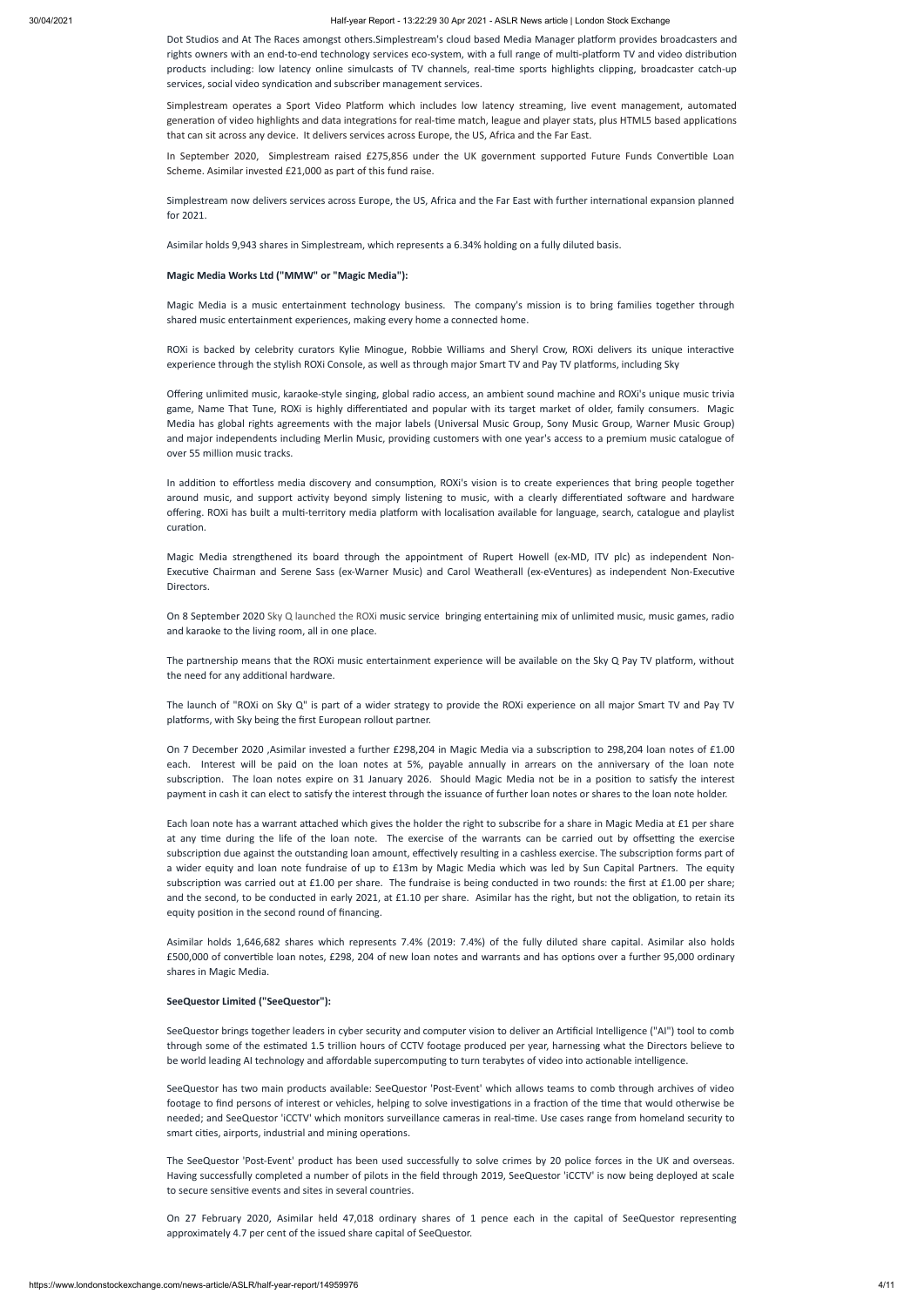https://www.londonstockexchange.com/news-article/ASLR/half-year-report/14959976 5/11

0n 31 December 2020 Intrinsic Capital (Jersey) Limited, invested a further £250,000 for new equity shares and was also granted a 1 for 1 warrant to subscribe for further new ordinary shares in SeeQuestor. These warrants will also apply to the previous investment of £250,000 on 9 November 2020. The warrants are exercisable from the date of grant until 31 December 2021 and will exercise at a discount to the subscription price of this investment round.

On 9 November 2020, Intrinsic Capital (Jersey) Limited, a 100% subsidiary of Asimilar, invested a further £250,000 for 16,892 new equity shares.

Sparkledun Limited is a private company which, through its trading subsidiary, Fast to Fibre Limited ("Fast to Fibre"), has rights to exploit a patented process for the extraction of the inner core of telecoms and power cables, allowing the insertion of fibre optic without the need for excavation or other disruptive techniques.

The Fast to Fibre commercial proposition is to reduce the cost of fibre optic deployment particularly in difficult to access areas such as urban and city centres, thereby increasing the pace of adoption in line with government targets around the world to provide ultra-fast internet access. Fast to Fibre has successfully completed several trials in a variety of geographical locations and complex situations and is now progressing a number of major commercial opportunities.

#### **Sparkledun Limited ("Sparkledun"):**

On 31 March 2021, Asimilar agreed to invest a further £300,044 for 5,047 new ordinary shares. This was part of a fund raise of £2.7 million to fund growth, marketing and R&D.

Asimilar holds 8,307 ordinary shares of £1.00 each in the issued share capital of Sparkeldun. Following the completion of the fund raise this will represent 4% of the issued share capital.

Gfinity is a world-leading esports solutions provider. It focuses on designing, developing and delivering esports solutions for egames publishers, rights holders and brands. It has contracts and partnership arrangements with EA Games, Microsoft, FIFA, Formula 1 and Indycar.

During the year the company embarked on a major restructuring program to reduce overhead costs by over 60%. In April 2020 it successfully raised £2.25m. It also agreed a number of deals including the launch of Virtual Grand Prix series with Formula 1 and a 5 Year partnership with Abu Dhabi Motorsport Management. Gfinity achieved growth of 641% in monthly users on its Digital Media Platform.

On 14 April 2021, AudioBoom announced record quarterly revenue of US\$9.5 million, up 49% on the same period in 2020 and also announced its maiden EBITDA profit achievement. Average global monthly downloads increased 37% from Q1 of 2020 to 87.1 million in Q1 2021. AudioBoom announced it was on track to deliver 2021 revenues well in excess of market expectations.

### **Gfinity Plc ("Gfinity"):**

Asimilar holds 400,000 shares in Gfinity which represent 0.05% on a fully diluted basis.

#### **AudioBoom Group Plc ("AudioBoom"):**

AudioBoom is one of the world's leading spoken-word audio or podcasting platforms for hosting, distributing and monetising content that enables the creation, broadcast and syndication of audio content across multiple networks and geographies.

Asimilar holds 53,400 (2019: 53,400) shares in AudioBoom which represents 0.34% on a fully diluted basis.

I would like to thank our shareholders and advisers for continuing to support the Board and our vision.

John Taylor Chairman

30 April 2021

# **ASIMILAR GROUP PLC**

# **INTERIM CONSOLIDATED STATEMENT OF COMPREHENSIVE INCOME FOR THE SIX MONTHS ENDED 31 MARCH 2021**

|                                           |              | <b>Unaudited</b><br>six months ended | <b>Unaudited</b><br>six months ended | <b>Audited</b><br>year ended |
|-------------------------------------------|--------------|--------------------------------------|--------------------------------------|------------------------------|
|                                           |              | 31 March 2021                        | 31 March 2020                        | 30 September 2020            |
|                                           | <b>Notes</b> | £                                    | £                                    | £                            |
| Revenue                                   |              | 7,000                                | 7,000                                | 14,000                       |
| Other income                              |              |                                      |                                      | 1,140,000                    |
| Administrative expenses                   |              | (438, 603)                           | (553, 343)                           | (1,043,099)                  |
| Gain on sale of options                   |              | 2,604,000                            | $\overline{\phantom{a}}$             |                              |
| Fair value gain on asset<br>acquisition   |              |                                      | $\overline{\phantom{a}}$             | 1,694,436                    |
| Gains from financial<br>instruments FVTPL |              | (622, 600)                           |                                      | 436,500                      |
| Realised gains/(losses) in<br>investments |              | 20,000                               | ٠                                    | 5,728                        |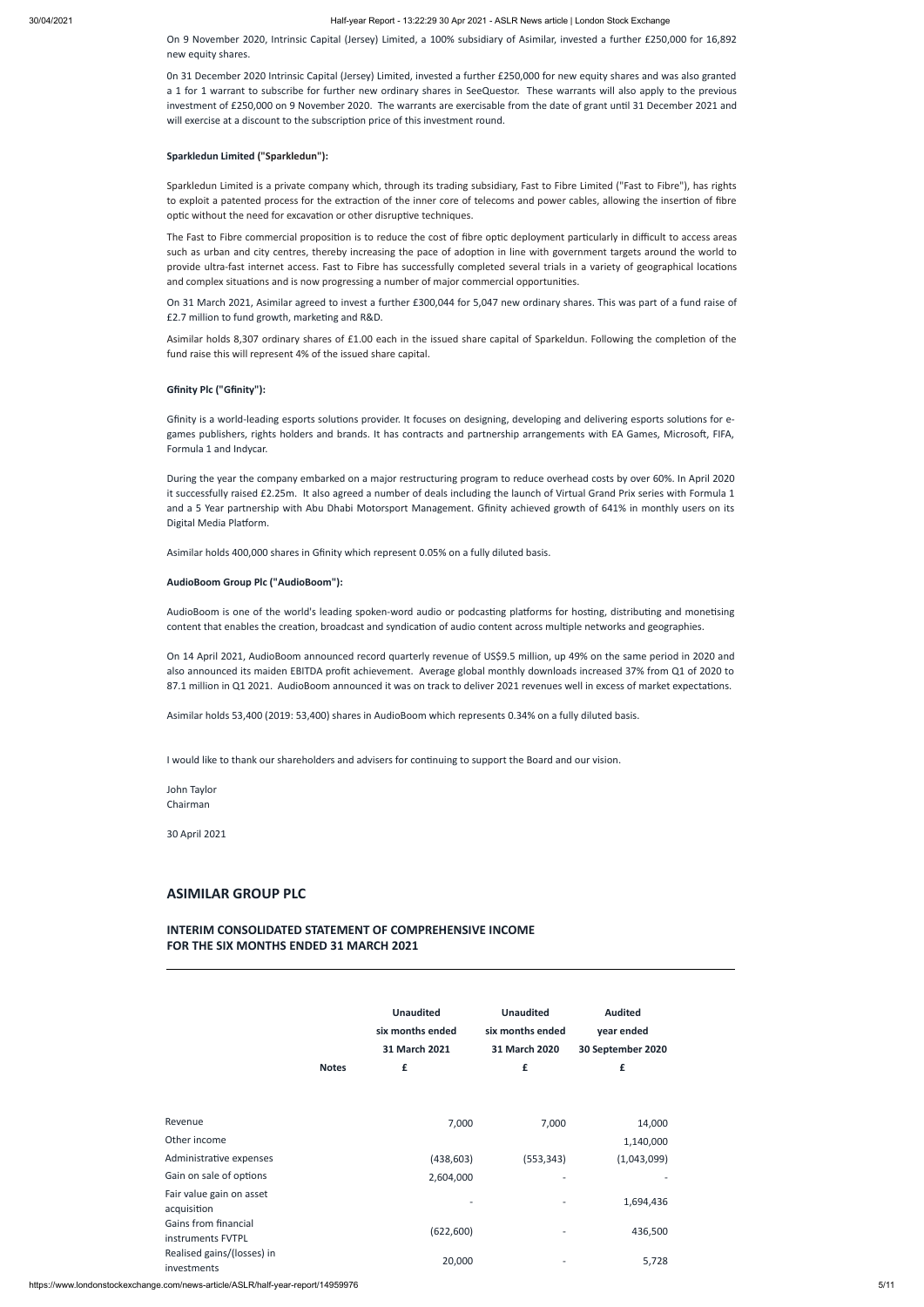Profit/(loss) before tax and total comprehensive income/(expense) for the period are all attributable to the equity shareholders of the parent.

| Unrealised gain / (loss) on<br>remeasurement to fair value                    | 3 | 21,836,376 | (20, 015)  | (1,778,363) |
|-------------------------------------------------------------------------------|---|------------|------------|-------------|
| GAIN / (LOSS) FROM<br><b>OPERATIONS BEFORE</b><br><b>FINANCING ACTIVITIES</b> |   | 23,406,173 | (566, 358) | 469,202     |
| Finance income                                                                |   | 21,015     | 775        | 49,945      |
| Finance cost                                                                  |   |            |            | (126, 818)  |
|                                                                               |   |            |            |             |
| PROFIT/(LOSS) BEFORE TAX                                                      |   | 23,427,188 | (565, 583) | 392,329     |
|                                                                               |   |            |            |             |
| Tax                                                                           |   |            |            |             |
|                                                                               |   |            |            |             |
| PROFIT/(LOSS) FOR THE PERIOD                                                  |   | 23,427,188 | (565, 583) | 392,329     |
|                                                                               |   |            |            |             |
| <b>TOTAL COMPREHENSIVE</b><br>INCOME/(EXPENSE)<br><b>FOR THE PERIOD</b>       |   | 23,427,188 | (565, 583) | 392,329     |

| Profit/(loss) per share (pence per share) |       |        |      |
|-------------------------------------------|-------|--------|------|
| <b>Basic</b>                              | 21.67 | (0.66) | 0.41 |
| <b>Diluted</b>                            | 15.32 | (0.66) | 0.28 |

Income and profit from operations for the current period all derive from continuing operations.

# **ASIMILAR GROUP PLC**

# **INTERIM CONSOLIDATED STATEMENT OF FINANCIAL POSITION FOR THE SIX MONTHS ENDED 31 MARCH 2021**

| <b>ASSETS</b>                                          | <b>Notes</b> | <b>Unaudited</b><br>31 March<br>2021<br>£ | <b>Audited</b><br>30 September<br>2020<br>£ |
|--------------------------------------------------------|--------------|-------------------------------------------|---------------------------------------------|
| <b>Non-current assets</b>                              |              |                                           |                                             |
| Investments in financial assets held at fair value     | 3            | 30,239,619                                | 5,771,908                                   |
|                                                        |              | 30,239,619                                | 5,771,908                                   |
| <b>Current assets</b>                                  |              |                                           |                                             |
| Investments in financial assets held at fair value     | 3            | 5,675,493                                 | 3,022,495                                   |
| Investments in financial assets held at amortised cost |              |                                           | 2,771,426                                   |
| Trade and other receivables                            | 4            | 91,366                                    | 182,242                                     |
| Cash and cash equivalents                              | 5            | 2,059,743                                 | 709,819                                     |
|                                                        |              | 7,826,602                                 | 6,685,982                                   |

**TOTAL ASSETS 38,066,221 12,457,890**

# **EQUITY AND LIABILITIES**

| <b>Equity</b>                                      |   |            |             |  |
|----------------------------------------------------|---|------------|-------------|--|
| Share capital                                      | 8 | 5,213,853  | 5,213,277   |  |
| Share premium account                              |   | 15,552,560 | 14,327,636  |  |
| Merger reserve                                     |   | 279,900    | 279,900     |  |
| Warrant reserve                                    |   | 157,813    | 157,813     |  |
| Retained earnings                                  |   | 14,147,817 | (9,387,371) |  |
| Total equity attributable to equity holders of the |   |            |             |  |
| parent                                             |   | 35,351,943 | 10,591,255  |  |
|                                                    |   |            |             |  |
| <b>Current liabilities</b>                         |   |            |             |  |
| Trade and other payables                           | 6 | 422,178    | 197,135     |  |
| Derivative financial liabilities                   | 7 | 2,292,100  | 1,669,500   |  |
| <b>Total liabilities</b>                           |   | 2,714,278  | 1,866,635   |  |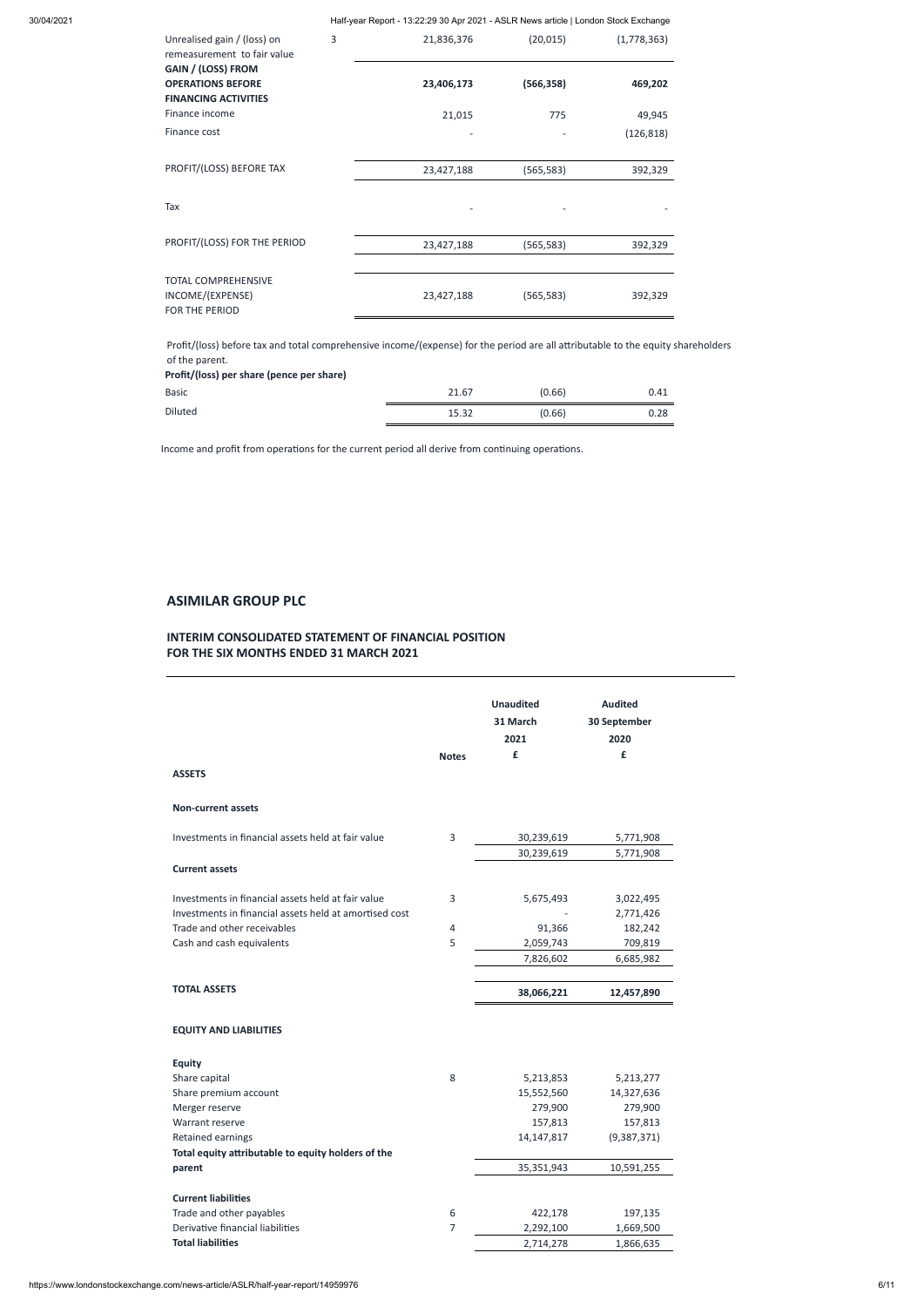**TOTAL EQUITY AND LIABILITIES 38,066,221 12,457,890**

# **ASIMILAR GROUP PLC**

# **INTERIM CONSOLIDATED STATEMENT OF CHANGES IN EQUITY FOR THE SIX MONTHS ENDED 31 MARCH 2021**

|                                                                                                                             | <b>Share</b><br>capital | <b>Share</b><br>Premium<br><b>Account</b> | <b>Merger</b><br><b>Reserve</b> | Warrant<br><b>Reserve</b> | <b>Retained</b><br><b>Earnings</b> | <b>Total</b>                       |
|-----------------------------------------------------------------------------------------------------------------------------|-------------------------|-------------------------------------------|---------------------------------|---------------------------|------------------------------------|------------------------------------|
|                                                                                                                             | £                       | £                                         |                                 | £                         | £                                  | £                                  |
| <b>Unaudited as at 1 April</b><br>2020                                                                                      | 5,213,077               | 14,425,549                                |                                 |                           | (10,669,783)                       | 8,968,843                          |
| Total comprehensive<br>expenses for the period<br>Share based payments<br>Warrant reserve<br><b>Transactions with</b>       |                         |                                           |                                 | 157,813                   | 957,912<br>324,500                 | 957,912<br>324,500<br>157,813      |
| owners<br>Share issue<br>Cost of new issue                                                                                  | 200                     | (97, 913)                                 | 279,900                         |                           |                                    | 182,187                            |
| Audited as at 30<br>September 2020                                                                                          | 5,213,277               | 14,327,636                                | 279,900                         | 157,813                   | (9, 387, 371)                      | 10,591,255                         |
| Audited as at 1 October<br>2020                                                                                             | 5,213,277               | 14,327,636                                | 279,900                         | 157,813                   | (9,387,371)                        | 10,591,255                         |
| Total comprehensive<br>expenses for the period<br>Share based payments<br><b>Transactions with</b><br>owners<br>Share issue | 576                     | 1,224,924                                 |                                 |                           | 23,427,188<br>108,000              | 23,427,188<br>108,000<br>1,225,500 |
| Cost of new issue                                                                                                           |                         |                                           |                                 |                           |                                    |                                    |
| Unaudited as at 31<br><b>March 2021</b>                                                                                     | 5,213,853               | 15,552,560                                | 279,900                         | 157,813                   | 14, 147, 817                       | 35,351,943                         |

All equity is attributable to equity shareholders of the parent.

Represents premium on shares issued in connection with the acquisition of Intrinsic Capital (Jersey) Limited, recognised in accordance with S162 of the Companies Act 2006

# **Share Capital**

Represents the par value of shares in issue.

#### **Share premium**

Represents amounts subscribed for share capital in excess of its nominal value, net of directly attributable issue costs.

#### **Merger relief reserve**

### **Warrant reserve**

Warrant reserve represents amount received for placing warrants.

# **Retained earnings**

Represents accumulated losses to date.

# **ASIMILAR GROUP PLC**

# **INTERIM CONSOLIDATED STATEMENT OF CASH FLOWS FOR THE SIX MONTHS ENDED 31 MARCH 2021**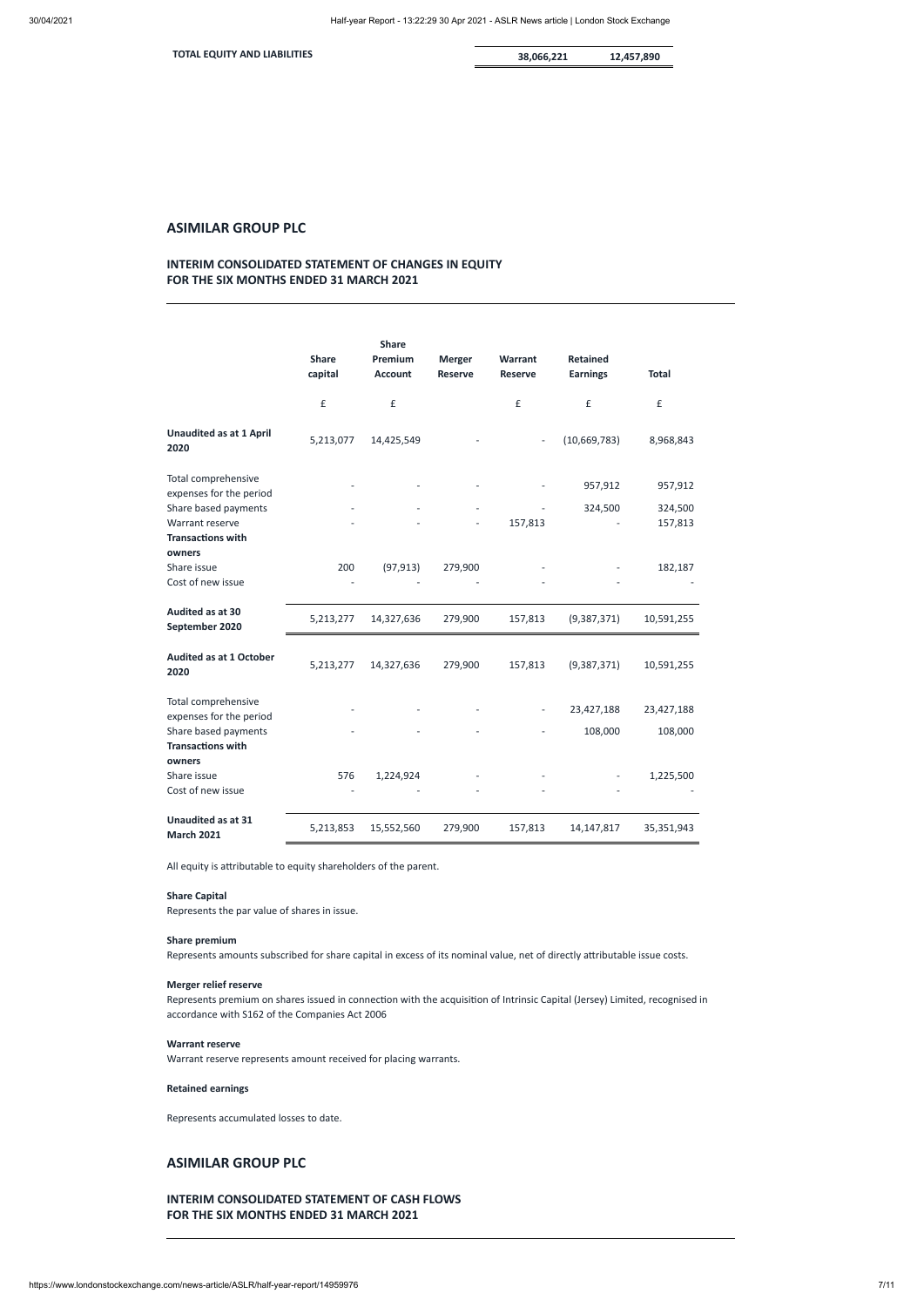|                                                           | <b>Unaudited</b><br>six months<br>ended<br>31 March<br>2021<br>£ | <b>Unaudited</b><br>six months<br>ended<br>31 March<br>2020<br>£ | <b>Audited</b><br>year ended<br>30 September<br>2020<br>£ |
|-----------------------------------------------------------|------------------------------------------------------------------|------------------------------------------------------------------|-----------------------------------------------------------|
|                                                           |                                                                  |                                                                  |                                                           |
| <b>Operating activities</b><br>Profit/(loss) before tax   | 23,427,188                                                       | (565, 583)                                                       | 392,329                                                   |
| (Increase)/decrease in trade and other receivables        | 90,876                                                           | (5,363,647)                                                      | (112, 776)                                                |
| Increase/(decrease) in trade and other payables           | 300,492                                                          | 101,614                                                          | (80, 310)                                                 |
| Net finance cost                                          | (21, 015)                                                        | (775)                                                            | (42, 655)                                                 |
| Unrealised gains on remeasurement to fair value           | (21, 233, 776)                                                   | 20,015                                                           | 1,364,364                                                 |
| Fair value gain on asset acquisition                      |                                                                  |                                                                  | (1,694,436)                                               |
| Foreign exchange                                          | 43,519                                                           |                                                                  |                                                           |
| Share based payments                                      | 108,000                                                          |                                                                  | 324,500                                                   |
| Other income non cash transaction)                        |                                                                  |                                                                  | (1, 140, 000)                                             |
| Net cash used in operating activities                     | 2,715,284                                                        | (5,808,376)                                                      | (988, 984)                                                |
| <b>Investing activities</b>                               |                                                                  |                                                                  |                                                           |
| Payments to acquire investment                            | (6,208,244)                                                      | (470, 180)                                                       | (2,453,901)                                               |
| Proceeds from disposal of financial assets                | 3,555,417                                                        |                                                                  |                                                           |
| Loans made                                                |                                                                  |                                                                  | (2,722,422)                                               |
| Net finance income                                        | 61,967                                                           | 775                                                              | 941                                                       |
| Net cash used in investing activities                     | (2,590,860)                                                      | (469, 405)                                                       | (5, 175, 382)                                             |
| <b>Financing activities</b>                               |                                                                  |                                                                  |                                                           |
| Net proceeds from issue of shares                         | 1,225,500                                                        | 6,565,899                                                        | 6,625,899                                                 |
| Cash arising on acquisition of subsidiary                 |                                                                  |                                                                  | 5,871                                                     |
| Net cash received from financing activities               | 1,225,500                                                        | 6,565,899                                                        | 6,631,770                                                 |
| Net (decrease) / increase in cash and cash<br>equivalents | 1,349,924                                                        | 288,118                                                          | 467,404                                                   |
| Cash and cash equivalents at the start of the period      | 709,819                                                          | 242,415                                                          | 242,415                                                   |
| Cash and cash equivalents at the end of the period        | 2,059,743                                                        | 530,533                                                          | 709,819                                                   |

In preparing this interim information, management has used the accounting policies set out in the Group's annual financial statements as at 30 September 2020.

This interim financial information does not constitute a set of statutory accounts under the requirements of the Companies Act 2006 and is neither audited nor reviewed. The comparative figures for the financial year ended 30 September 2020 are an extract from the Group's 2020 financial statements, which have been reported on by the Group's auditors and delivered to the Registrar of Companies. The report of the auditors was unqualified.

This document (the Interim Statement 2021) will be published on the Group's website and will be publicly available from the London Stock Exchange regulatory publications. The maintenance and integrity of the Asimilar Group Plc website is

# **ASIMILAR GROUP PLC**

# **NOTES TO THE CONSOLIDATED INTERIM FINANCIAL INFORMATION FOR THE SIX MONTHS ENDED 31 MARCH 2021**

# **1 General information**

Asimilar Group Plc ('the Group') is an investment group as defined under AIM Rule 15.

The Group is a publicly listed group on AIM, is incorporated and domiciled in England and its registered office is 4 More London Riverside, London, SE1 2AU.

This interim financial information was approved for issue on 30 April 2021.

### **2 Accounting policies**

#### **2.1 Basis of preparation**

The interim financial information comprises the Consolidated Statements of Financial Position at 31 March 2021 and 30 September 2020 and the Consolidated Statements of Comprehensive Income, Changes in Equity and Cash Flows for the periods ended 31 March 2021 and 31 March 2020 and the related notes of Asimilar Group Plc, (hereinafter referred to as 'the interim financial information).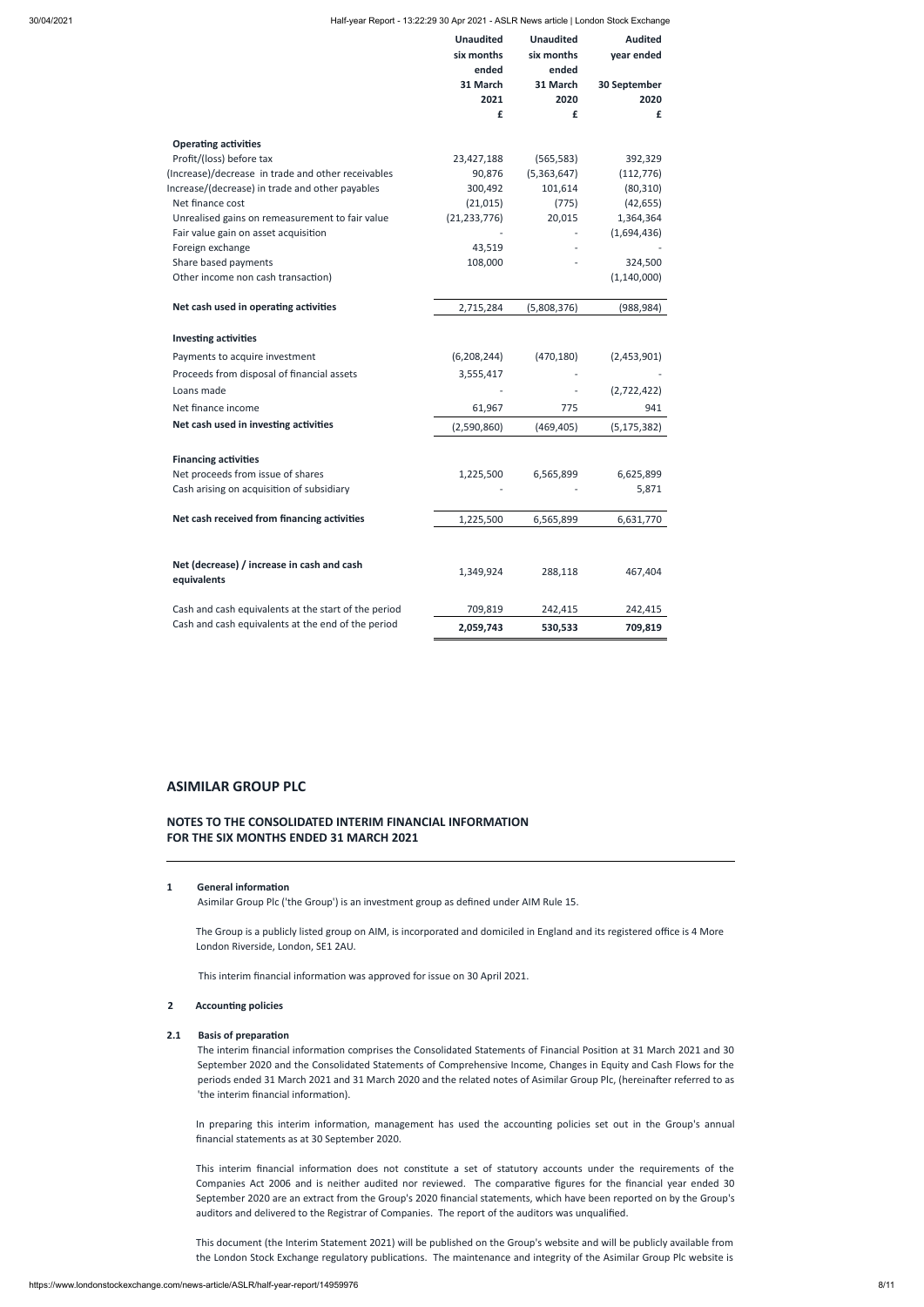the responsibility of the directors. Legislation in the UK governing the preparation and dissemination of accounts may differ from legislation in other jurisdictions.

### **2.2 Going concern**

The Group's activities, together with the factors likely to affect its future development and performance, the financial position of the Group, its cashflow and liquidity position have been considered by the directors and the Board is of the opinion that there are sufficient funds available to continue as a going concern for the foreseeable future. The Board is also planning to raise additional funds to continue to carry out its investment strategy as opportunities arise. Accordingly the Board consider it appropriate to adopt the going concern basis in preparing these condensed financial statements.

Level 2: inputs other than quoted prices for identical assets or liabilities, either directly (i.e. as prices) or indirectly (i.e. derived from prices).

Level 3: inputs for the assets or liabilities that are not based on observable market data (unobservable inputs).

#### **2.3 Investments**

Financial assets and liabilies are fair valued using a hierarchy that reflects the significance of the inputs used in making the fair value assessment. The fair value hierarchy has the following levels:

Level 1: quoted prices (unadjusted) in active markets for identical assets or liabilities.

#### **3 Investments**

|                                         | <b>Unaudited</b>   |            | <b>Audited</b> |
|-----------------------------------------|--------------------|------------|----------------|
|                                         |                    | 31 March   | 30 September   |
|                                         |                    | 2021       | 2020           |
|                                         |                    | £          | £              |
| <b>Non-current assets</b>               |                    |            |                |
| Investments held at FVTPL               | 30,239,619         |            | 5,771,908      |
| <b>Current assets</b>                   |                    |            |                |
| Investments held at FVTPL               |                    | 5,675,493  | 3,022,495      |
| Investments at amortised cost           |                    |            | 2,771,425      |
|                                         |                    | 5,675,493  | 5,793,920      |
| <b>Total investments</b>                | 35,915,112         |            | 11,565,828     |
|                                         |                    |            |                |
| <b>Movements:</b>                       | <b>Non-current</b> |            | <b>Current</b> |
| Fair value of investments b/f           |                    | 5,771,908  | 3,022,495      |
| Purchases in the period                 |                    | 6,098,251  | 109,993        |
| Disposals in the period                 |                    |            | (923, 912)     |
| Net unrealised gain in FV               | 18,369,459         |            | 3,466,917      |
| Fair value of investments c/f           | 30,239,619         |            | 5,675,493      |
| <b>Investments held at FVTPL</b>        | Level 1            | Level 3    | <b>Total</b>   |
|                                         | £                  | £          | £              |
| Audited fair value at 30 September 2020 | 1,695,810          | 7,098,593  | 8,794,403      |
| Additions                               | 5,000,000          | 1,208,244  | 6,208,244      |
| Disposals                               | (47, 912)          | (876,000)  | (923, 912)     |
| Fair value adjustment*                  | 17,490,902         | 4,345,474  | 21,836,376     |
| Unaudited fair value at 31 March 2021   | 24,138,800         | 11,776,312 | 35,915,112     |
|                                         |                    |            |                |

\*

\*Level 1 includes £17,250,000 adjustment relating to increase in share price of Dev Clever investment.

\*Level 3 includes £4,385,000 adjustment relang to increase in value of the Dev Clever warrants.

| 4 Trade and other receivables | <b>Unaudited</b> | <b>Audited 30</b> |
|-------------------------------|------------------|-------------------|
|                               | 31 March         | 30 September      |
|                               | 2021             | 2020              |
|                               | £                | £                 |
| Trade receivables             | 15,000           | 15,000            |
| Prepayments                   | 30,513           | 29,492            |
| Other receivables             | 45,853           | 137,750           |
|                               |                  |                   |
|                               | 91,366           | 182,242           |

### **5 Cash and cash equivalents**

For the purpose of the interim cash flow statement, cash and cash equivalents are comprised of the following:

| <b>Unaudited</b> | <b>Audited</b>      |
|------------------|---------------------|
| 31 March         | <b>30 September</b> |
| 2021             | 2020                |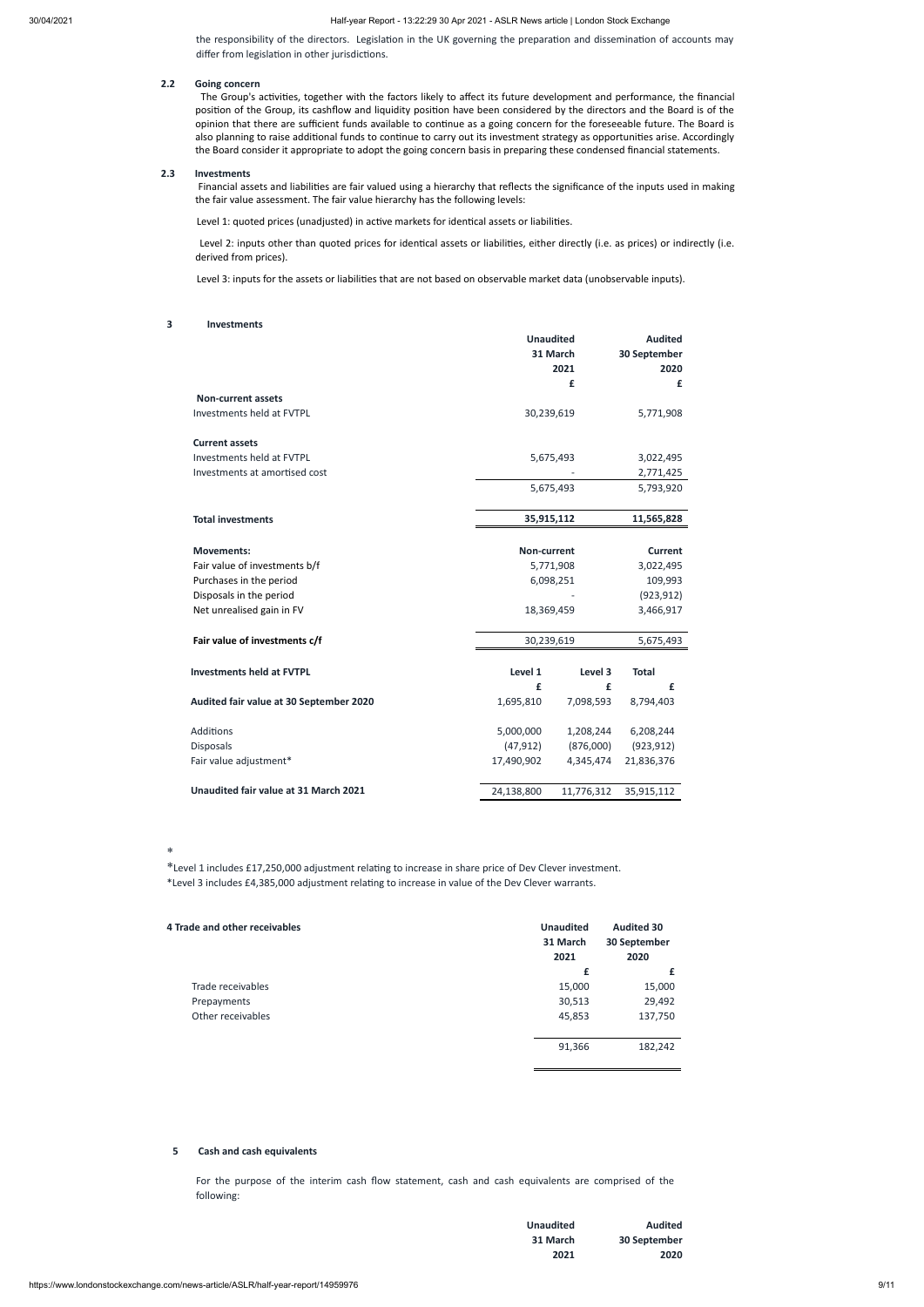|                                               | £                | £              |
|-----------------------------------------------|------------------|----------------|
| Cash at bank and in hand                      | 2,059,743        | 709,819        |
|                                               |                  |                |
| 6.<br>Trade and other payables                | <b>Unaudited</b> | <b>Audited</b> |
|                                               | 31 March         | 30 September   |
|                                               | 2021             | 2020           |
|                                               | £                | £              |
| Trade payables                                | 47,895           | 57,917         |
| Accruals and deferred income                  | 371,160          | 135,046        |
| Other taxes and social security               | 3,123            | 4,173          |
|                                               | 422,178          | 197,136        |
|                                               |                  |                |
| 7.<br><b>Derivative financial liabilities</b> | <b>Unaudited</b> | <b>Audited</b> |
|                                               | 31 March         | 30 September   |
|                                               | 2021             | 2020           |
|                                               | £                | £              |
| Derivative liabilities                        | 2,292,100        | 1,669,500      |
|                                               |                  |                |

On 30 August 2020 as part consideration for the acquisition of ICJL Asimilar Group Plc granted warrants to subscribe for up to 9,000,000 ASIMILAR ordinary shares in 2 tranches of up to 4,500,000 warrants per tranche. The warrants represent derivatives over own equity and have been recognised as derivative financial liabilities.

The fair value of the warrants on issue as at 30 August 2020 was £2,106,00. The change in the fair value of the warrants to £1,669,500 as at 30 September 2020 represents a fair value gain to the Group of £436,500 which has been recognised in the income statement. The change in fair value to £2,292,100 represents a fair value loss to the Group £622,600 for the period and has been recognised in the income statement.

| 8. | Share capital                                                            | <b>Unaudited</b> | <b>Audited</b>    |
|----|--------------------------------------------------------------------------|------------------|-------------------|
|    |                                                                          | 31 March 2021    | 30 September 2020 |
|    |                                                                          | £                | £                 |
|    | <b>Issued and fully paid</b>                                             |                  |                   |
|    | Ordinary shares of 0.01p each b/f                                        | 10,736           | 5,213             |
|    | Issue of 55,229,167 shares of 0.01p each                                 |                  | 5,523             |
|    | 28 October 2020 new ordinary shares issued (350,000 of<br>$0.01p$ each)  | 35               |                   |
|    | 19 January 2021 new ordinary shares issued (400,000 of<br>$0.01p$ each)  | 40               |                   |
|    | 22 January 2021 new ordinary shares issued (666,667 of<br>$0.01p$ each)  | 67               |                   |
|    | 23 February 2021 new ordinary shares issued (281,250 of<br>$0.01p$ each) | 28               |                   |
|    | 31 March 2021 new ordinary shares issued (4,062,083 of<br>$0.01p$ each)  | 406              |                   |
|    | Ordinary shares of 0.01p each c/f                                        | 11,312           | 10,736            |
|    | Deferred shares (44,132,276 shares of 9.99p each)                        | 4,408,815        | 4,408,815         |
|    | Deferred shares (8,819,181 of 9.00p each)                                | 793,726          | 793,726           |
|    |                                                                          | 5,213,853        | 5,213,277         |

## **9. Dividends paid and proposed**

# **Equity dividends on ordinary shares:**

No interim dividend was paid or is proposed for the half year ended 31 March 2021.

# **10. Profit/(loss) per share**

The calculations of loss per share are based on the following results and number of shares. For the purpose of comparatives it has been assumed that the share consolidation had already occurred.

|                                        | <b>Unaudited</b> | <b>Unaudited</b> | <b>Audited</b>    |
|----------------------------------------|------------------|------------------|-------------------|
|                                        | six months ended | six months ended | year ended        |
|                                        | 31 March 2021    | 31 March 2020    | 30 September 2020 |
|                                        |                  |                  |                   |
|                                        |                  |                  |                   |
| Profit/(loss) for the financial period | 23,427,188       | (565,583)        | 392,329           |